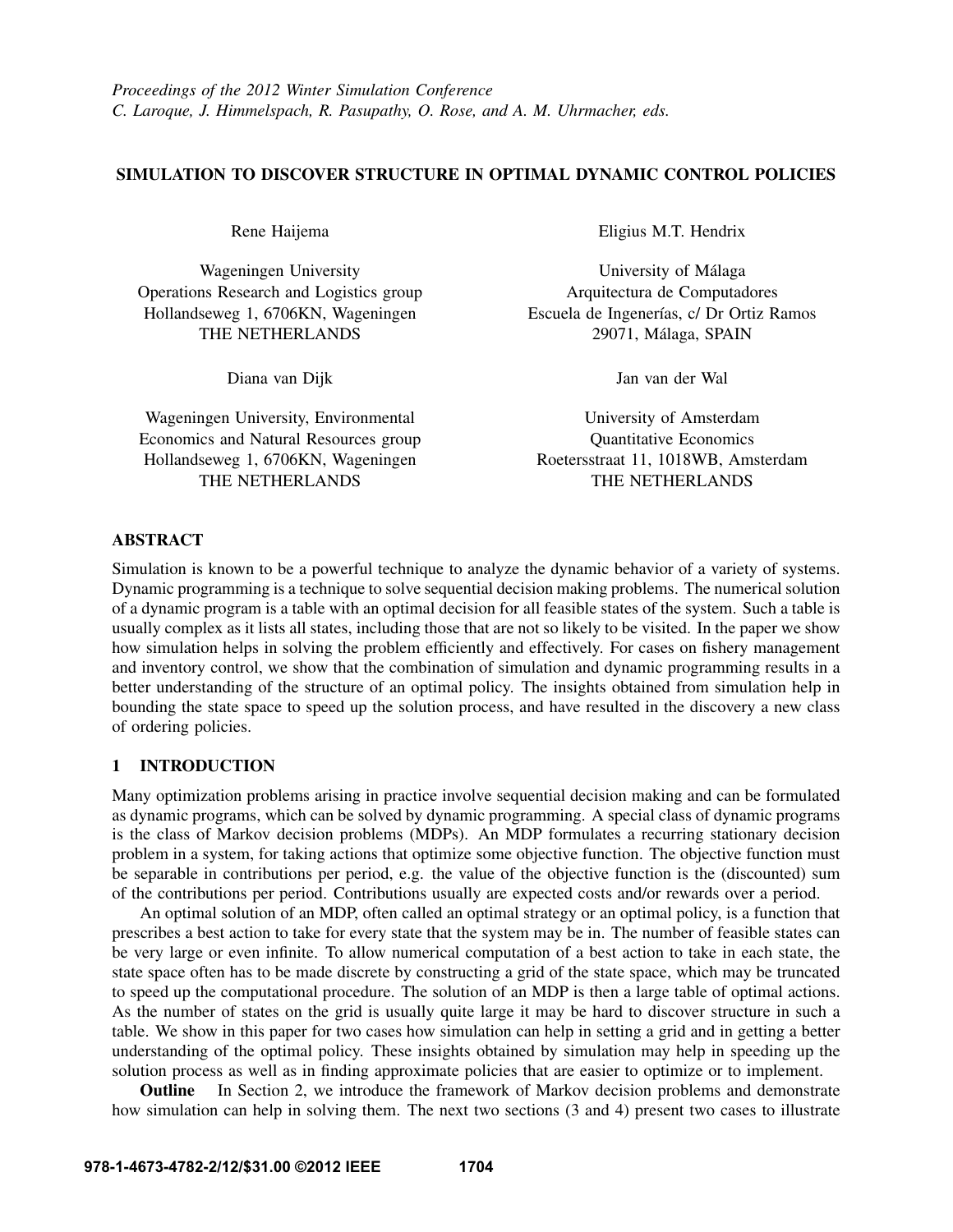how simulation is used in solving and analyzing MDPs. In Section 5, we discuss more approaches of using simulation in the context of dynamic programs and we conclude the paper.

## 2 HOW SIMULATION MAY HELP SOLVING MARKOV DECISION PROBLEMS

#### 2.1 Formulating and Solving (M)DPs

A number of text books have appeared on Markov decision problems (MDPs) and the more general subject of dynamic programs (DPs), see e.g., Bellman 1957; Howard 1960; Puterman 1994. We refer to those books for a detailed description of the framework and solution techniques. In this section, we discuss the main ingredients and point out where simulation can be put into place to help solving MDPs.

Let us first describe the dynamics in infinite horizon MDP in discrete time. At the start of every period, the state of the system, denoted by x, is observed and one decides about the action *a* to implement. Notice that the state space may be unbounded and continuous. However, to solve the problem numerically, it is made finite and discrete by setting up a grid  $\mathscr X$  for the state space. As a result of this decision and some uncertain events, the state of the system changes after one period into state y with a known probability  $P(y|\mathbf{x},a)$ . The states y that can be reached with a positive probability from state **x** when taking action *a* are listed in the subset  $\mathscr{X}(\mathbf{x}, a)$ .

A direct contribution function is associated to a state transition accounting for the costs and or rewards to incur over the period. Weighting these contributions by the transition probabilities  $P(y|x, a)$ , provides an expected contribution  $EC(x, a)$  to account for when starting the period in state x and taking action *a*. Given state  $x \in \mathcal{X}$ , the key question is to select action *a* from action space  $\mathcal{A}(x)$  such that the sum of discounted expected contributions over an infinite horizon is maximized or minimized. Alternatively, one optimizes the long-run average (non-discounted) expected contribution over an infinite horizon.

In solving the MDP by value iteration, a so-called value function  $V_n(\mathbf{x})$  is used representing the sum of the expected contributions over an horizon of *n* periods, starting in state x. Given the fact that the objective function is separable and Bellman's principle of optimality holds, the *n*-period problem can be decomposed into a one-period problem and an (*n*−1)-period problem:

$$
V_n(\mathbf{x}) = \min_{a \in \mathscr{A}(\mathbf{x})} \left[ \mathbb{E} C(\mathbf{x}, a) + \sum_{\mathbf{y} \in \mathscr{X}(\mathbf{x}, a)} P(\mathbf{y} | \mathbf{x}, a) V_{n-1}(\mathbf{y}) \right]. \tag{1}
$$

One solves (1) for all states  $\mathbf{x} \in \mathcal{X}$  starting with  $n = 1$ , where usually  $V_0(\mathbf{y})$  is set to zero. Next  $V_n$  is computed for increasing values of  $n \in \{1,2,3,...\}$  until the span (=difference between the maximal value and the minimal value) of the vector  $V_n - V_{n-1}$  is smaller than a prespecified accuracy  $\varepsilon$ . The action space may be unbounded and continuous and can be considered as such as long as one has a procedure that is fast enough to solve the optimization problem. This technique is called value iteration and is in fact a dynamic programming approach to solve the problem backwards starting with a one-period problem and then expanding the problem. Other techniques for solving MDPs are policy iteration and linear programming, for which we refer to the earlier mentioned textbooks.

#### 2.2 Simulation to Discover Structure

Before as well as after solving an MDP, simulation can be of help to better understand the solution of an MDP. In this subsection, we sketch the general ideas that are illustrated further in the exemplary cases presented in the next two sections. First, before solving an MDP, a grid of the state space needs to be set. By simulation of a reasonable but suboptimal policy one learns about boundaries of the state space. This helps speeding up the solution process significantly; the less states for which we need to evaluate (1), the faster the solution process.

Second, after having solved a (small scale) MDP, one may simulate the thus obtained optimal policy to check whether the assumptions made regarding the state space are valid. Finally, simulation of the optimal policy may reveal whether the optimal policy can be approximated by a simplified policy that does not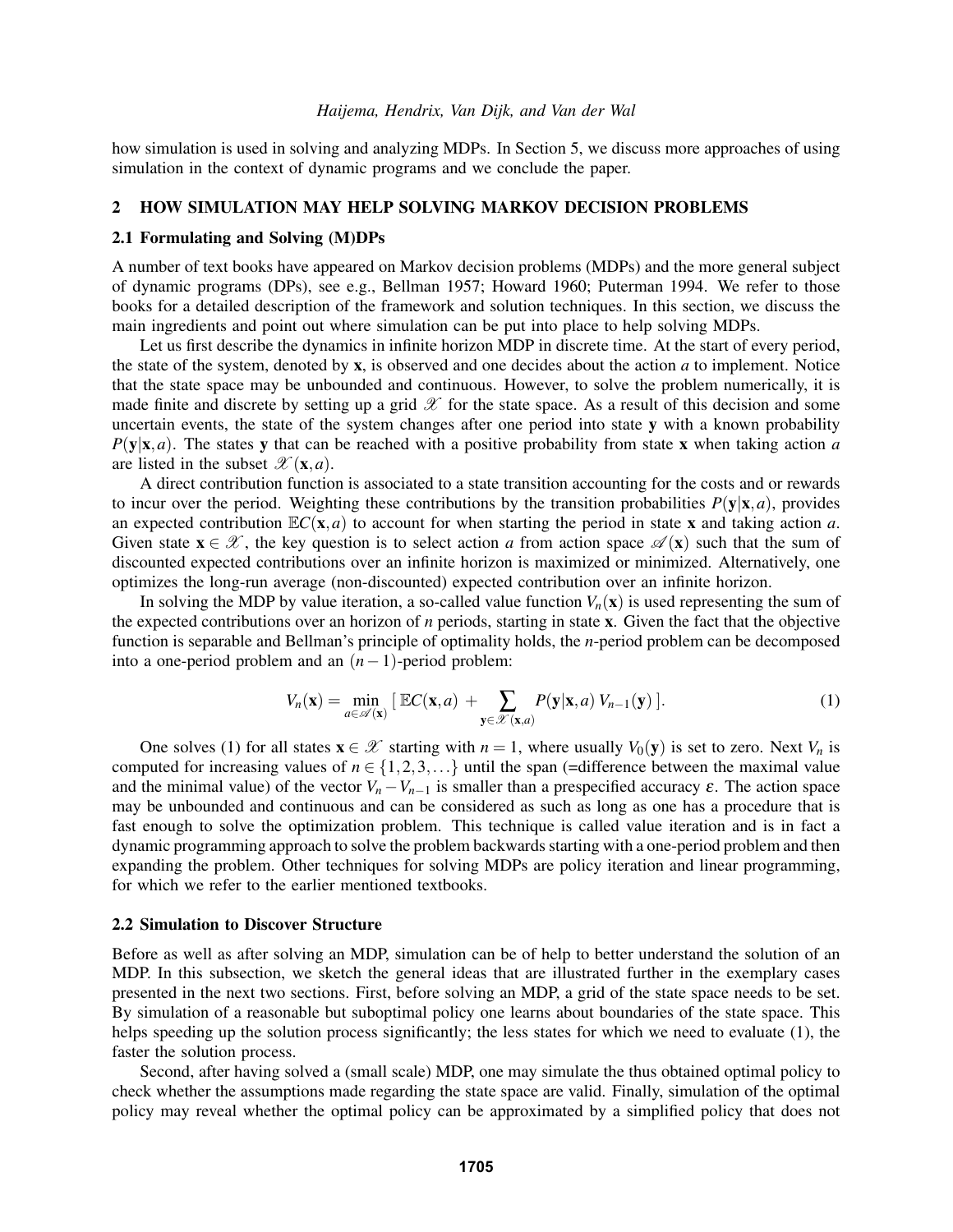require a detailed state description. In the remainder of this paper, these three roles of Simulation in solving MDPs are illustrated.

## 3 CASE 1: PERISHABLE INVENTORY MANAGEMENT (PIM)

In literature, many inventory models can be found that are developed for non-perishable products. The control of inventories of perishable products with a fixed shelf life is less studied and much more complicated. For an overview on models for PIM see (Nahmias 1982; Karaesmen, Scheller-Wolf, and Deniz 2011). In (Haijema, van der Wal, and van Dijk 2007; Haijema, van Dijk, van der Wal, and Smit Sibinga 2009) an MDP and DP approach is presented for finding order quantities that result in a costs-optimal trade-off between shortages and outdating, by penalizing the occurrence of such events through the cost structure. They show that by a combination of optimization and simulation, the outdating of blood platelet pools (BPPs) can be reduced from 15% to 1% or even less fulfilling the same demand. In this section, we reflect on the role of simulation and briefly summarize the MDP model by defining the states, actions and transitions.

## 3.1 MDP Model for Perishable Inventory Management

We are interested in an optimal stock-age-dependent ordering policy for BPPs. The demand is uncertain with a mean that depends on the day of the week. Moreover the demand continues during the weekend, whereas the production during weekends is not possible. The maximum shelf life of BPPs is in The Netherlands  $m = 5$  days counted from the moment the products are added to stock at the end of the day of production. Production order decisions are made daily except during weekends. Assuming that the problem is stationary across weeks, but not during a week, we thus deal with a periodic MDP with periodicity 7 days.

### 3.1.1 States

Since production takes place during weekdays only, and demand is weekday dependent, the day of the week,  $d \in \{1, 2, ..., 7\}$  for Monday to Sunday, has to be included in the state description. Further we need to keep track of the ageing of the products. This means that for recording outdating of BPPs, the state of the MDP contains information on the number of products in stock of each age category. The detailed information about the number of BPPs in stock of each age category is an *m*-dimensional vector,  $\mathbf{x} \in \mathbb{N}^m$ . Element  $x_r$  is the number of BPPs in stock with a residual shelf life of  $r$  days at the start of a day. A complete state description thus is the pair  $(d, \mathbf{x})$ .

### 3.1.2 Decision and Decision Epoch

Every morning, except during weekends, a decision is taken about the number of BPPs (*a*) to produce during the day. In the MDP model, it is assumed that during the day the production volume is not revised, and at the end of the day the *a* ordered BPPs are available to meet demand in the next *m* days.

# 3.1.3 Transitions

In the transition from day *d* to the next day  $d+1$  (where from now on  $d+1=1$  if  $d=7$ ), a sequence of events takes place as depicted in Figure 1. After the inspection of the stock state x, the production volume *a* is set early in the morning. Next the demand for BPPs is met. In fact, demand is split into two categories with different preferences regarding the age of the products to issuing policies: one category of demand is met by using the youngest products from stock (i.e. LIFO issuance), as this demand relates to patients that should be treated preferably with 'young' products with a residual shelf life of at least *r* days. The other category gets issued the oldest products available (i.e. FIFO issuance) with a residual shelf life of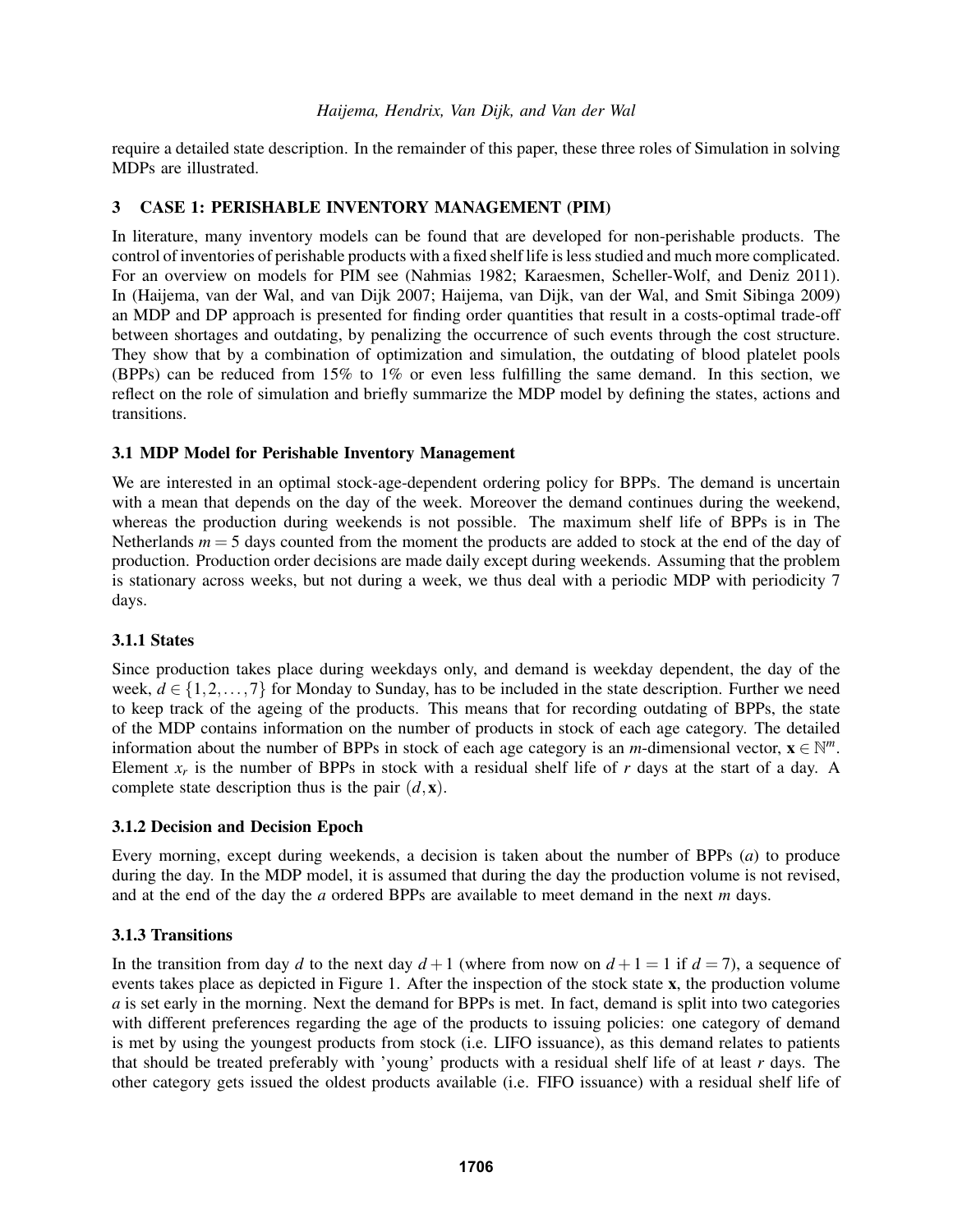at least 1 day. The issuing policy *I* is not part of the optimization problem as it is fixed for each demand category. When products are issued of an undesirable age, a mismatch is registered.

To summarize, the following events take place during a day:

- 1. BPPs are issued to meet the LIFO demand for *j* 'young' BPPs and the FIFO demand for *k* BPPs,
- 2. mismatches occur when young-demand is met by BPPs with a residual shelflife of less than *r* days,
- 3. shortages occur when not all demand can be met from stock,
- 4. at the end of the day all BPPs age 1 day,
- 5. BPPs that become outdated are removed from stock,
- 6. the production is released and added to stock.

0 1 2 3 5 4 6 (d, x) (d + 1, y) j k 0 = State (d, x) is inspected and production volume a is set, 1 = Meet demand for j 'young' and k BPPs of any age, 2 = Mismatches may happen, 3 = Shortages may arise, 4 = BPPs in stock have aged one day, 5 = Some BPPs may outdate and are removed from stock, 6 = Production is released and added to final stock y.

Figure 1: The chronological order of events in the MDP model.

### 3.2 Using Simulation to Solve the MDP

### 3.2.1 Setting a Grid for the State Space

In order to solve the MDP a discrete and finite state space should be defined. In this case, the state space is already discrete. However, it is unbounded as we did not set a maximum number of products that can be kept in stock, nor have we specified an upper bound of the demand. By simulation of a simple sub optimal policy an upper bound of the state space may be observed. we argue that the maximum inventory level observed in the simulation may also be a reasonable upper bound for the MDP, if that simple policy results in almost no shortages but outdating on almost every weekday. Thus simulation helps in bounding and cutting the state space.

For example, if this maximum level is 40, we may assume that  $\sum_{r=1}^{m} x_r \leq 40$ . Thus we can set a grid for the state space and eliminate states that violate the artificial stock capacity constraint. In addition we may impose an artificial production capacity to limit the possible values  $x_r$  for every  $r \in \{1,2,\ldots,m\}$  may take. Next, we can determine the number of feasible grid points. Based on experience in solving MDPs of this type, we know that if this number of states is in the order of a few million or less, we are able to compute an optimal policy in a reasonable time. If this number is larger, we should choose a coarser grid by modeling the ordering and the demand in batches rather than in terms of individual products. Simulation is a fast procedure that generates insights for setting a suitable grid for the state space, but requires some intuition or trial and error for setting a reasonable policy that provides the bounds on and cuts in the state space. After solving the MDP, we may simulate the optimal policy to check whether the bounds on the state space are justified (i.e. non-binding).

### 3.2.2 Discovering Structure of an Optimal Policy

Without going into the details of the value of problem parameters (which can be found in (Haijema 2008), Chapter 3), we present how an optimal order policy typically may look like. Table 1 presents the optimal actions as derived by value iteration for a selection of the states. All mentioned states represent the situation of having 14 products in stock on Wednesday morning. The optimal policy prescribes to produce 3, 4, 5, 6,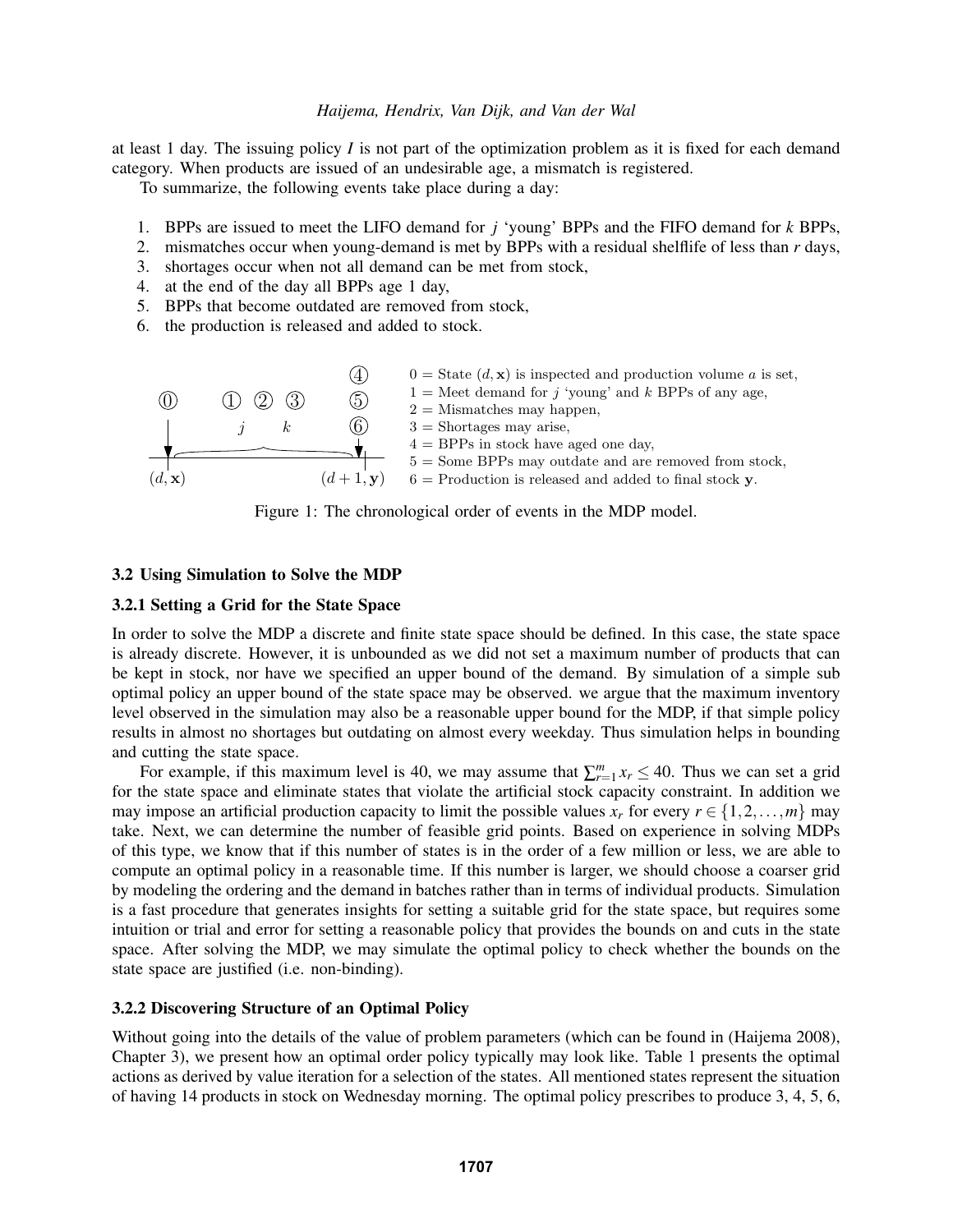| Table 1: Optimal production volumes on Wednesday under $I = (LIFO, FIFO)$ for a selection of stock states |  |
|-----------------------------------------------------------------------------------------------------------|--|
| with in total $x = 14$ BPPs in stock. $(x_2 = x_3 = 0$ due to the production stop in the weekends).       |  |

|                 |               | Stock state x |       |         | Opt. prod. |              | Stock state x | Opt. prod. |       |         |          |
|-----------------|---------------|---------------|-------|---------|------------|--------------|---------------|------------|-------|---------|----------|
| $\mathcal{X}_1$ | $\mathcal{X}$ | $x_3$         | $x_4$ | $x_{5}$ | volume $a$ | $x_1$        | $\mathcal{X}$ | $x_3$      | $x_4$ | $x_{5}$ | volume a |
| $\theta$        |               | $^{(1)}$      | 3     |         |            |              | $\theta$      | $\theta$   |       | h       |          |
|                 |               | $\theta$      |       | 8       |            | 4            | 0             |            |       |         |          |
|                 | $\theta$      | $\theta$      |       | 8       |            |              | $\theta$      | $\theta$   | Δ     |         |          |
|                 | O             | $\theta$      |       |         |            |              | $\theta$      |            |       |         |          |
|                 | $^{(1)}$      | 0             |       | 10      |            | <sub>0</sub> | 0             | $\theta$   |       | h       |          |

or 7 products, depending on the age distribution of the 14 products, i.e. how the 14 products are distributed over the  $m = 5$  age categories. The optimal policy thus seems to be rather complex. Approximating it by a simple rule such as an order-up-to *S* rule or a fixed order quantity seems to be inappropriate.

The optimal solution consists of (*state,action*)-pairs like in Table 1 but it does not provide information on how likely it is that a state will be visited when the optimal policy is followed. Some states occur much more frequently than others. Hence if we want to approximate the complex stock-age dependent policy by a simpler stock-level dependent rule, we need to focus on the states that will occur most frequently.

Simulation appears to be a fast technique to identify the most frequently visited states. Simulation of an optimal policy for say 100,000 weeks provides a frequency of each stock state value. Frequency tables can be made for each weekday indicating how often each total stock level is observed and how often a specific number of products was ordered. In Table 2 the order quantity is translated into an order-up-to level *S*, as order-up-to *S* rules are commonly used for non-perishables and therefore seem to be a good starting point for our analysis. In the first column of each subtable, one reads order-up-to levels. In the last column one reads how often a (*state, action*)-pair was visited that corresponds to the order-up-to level of the first column. For example on Wednesdays, order-up-to level 18 is optimal on 74,498 of the 100,000 simulated Wednesdays, hence about 75% of the time. On Mondays, however, the most frequently observed order-up-to level is 16, which appeared to be optimal on 54.5% of the 100,000 simulated Mondays. An order-up-to rule with a fixed weekday dependent order-to-level *S*, seems to fit reasonably well on Tuesdays, Thursdays and Fridays, but appears to be a bad fit on Mondays.

#### 3.3 Simulation to Discover a New Class of Order Policies

The optimization-simulation approach sketched above, is used in (Haijema 2011) to discover a new class of order policies for perishables. In the frequency tables of some days a lower bound *q* and an upper bound *Q* on the order quantity is observed. By adding these bounds to the well known periodic review (s,S) policy, a new class of order policies is constructed that is named the (periodic review)  $(s, S, q, Q)$  policy. The order quantity set by the  $(s, S, q, Q)$  policy is 0, if the total stock level *x* is above *s*, otherwise it is  $\max{q, \min{S-x, Q}}$ . The order threshold *s* has no effect when it is set to  $\infty$ . The class contains three well known periodic review policies: the order-up-to *S* policy, the fixed order quantity, and the (*s*,*S*) policy. Besides inducing this new class of ordering policies that better resemble the optimal ordering policy of perishables, the simulation tables provide nearly optimal parameter values for *s*, *S*, *q* and *Q*.

For example, Figure 2 shows how different rules may approximate the optimal order policy on Mondays. The sum of the frequency in the grey cells indicate how well a rule approximates the optimal policy. The best fitting parameters on Mondays appear to be  $s = \infty$ ,  $S = 16$ ,  $q = 5$ , and  $Q = 7$ . This observation would not have been made without simulating the optimal policy.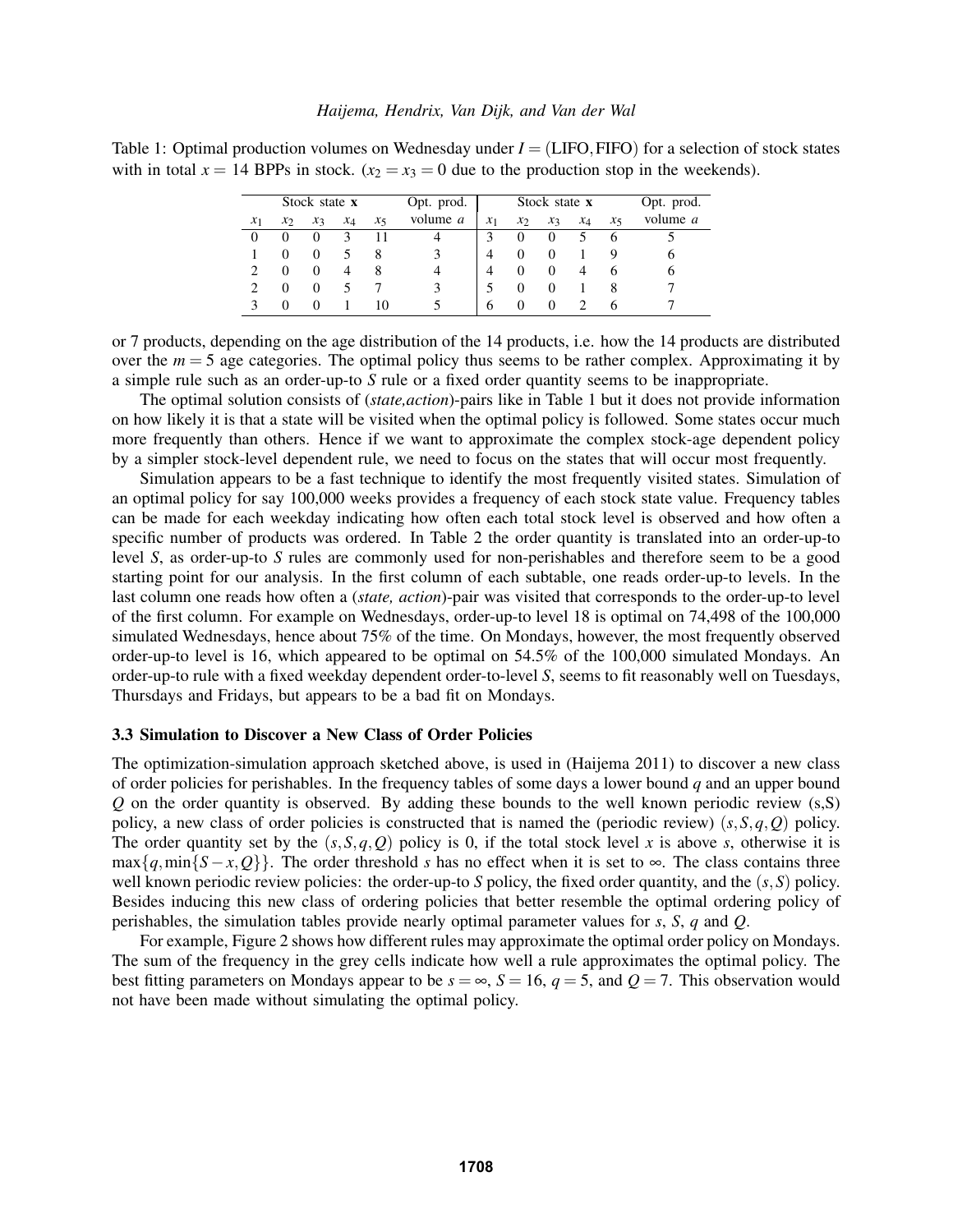Table 2: Simulation frequency tables of scaled MDP strategy under  $I = (LIFO, FIFO)$ .  $S_d = 0$  indicates zero production.



(a) (State, action)-frequency tables for 100,000 simulated Mondays.

Freq(*x*) 0 0 17963 20880 25150 20100 10675 3859 1100 227 34 9 2 1 100000 (c) (State, action)-frequency tables for 100,000 simulated Wednesdays.

: : 0

| Stock $x$   | 08           | 9            | 10           | 11    | 12    | 13    | $1\overline{4}$ | 15   | 16   | 17  | 18             | 19             | 20 | 21 | $Freq(S_3)$ |
|-------------|--------------|--------------|--------------|-------|-------|-------|-----------------|------|------|-----|----------------|----------------|----|----|-------------|
| Up-to $S_3$ |              |              |              |       |       |       |                 |      |      |     |                |                |    |    |             |
| 26          |              |              |              |       |       |       |                 |      |      |     |                |                |    |    |             |
| 25          |              |              |              |       |       |       |                 |      |      |     | 4              | $\overline{2}$ |    |    | 6           |
| 24          |              |              |              |       |       |       |                 |      |      | 28  | 9              |                |    |    | 39          |
| 23          |              |              |              |       |       |       |                 |      | 91   | 62  | 21             | 4              |    |    | 178         |
| 22          |              |              |              |       |       |       |                 | 458  | 224  | 79  | 12             |                |    |    | 774         |
| 21          |              |              |              |       |       |       | 1301            | 753  | 243  | 34  |                |                |    |    | 2332        |
| 20          |              |              |              |       |       | 3129  | 1880            | 697  | 84   | 17  | 6              |                |    |    | 5813        |
| 19          |              |              |              |       | 4745  | 3740  | 2284            | 679  | 140  | 13  |                |                |    |    | 11601       |
| 18          |              |              |              | 12888 | 25368 | 23761 | 11559           | 790  | 112  | 20  |                |                |    |    | 74498       |
| 17          |              |              |              |       |       |       | 695             | 3199 | 598  |     |                |                |    |    | 4492        |
| 16          |              |              |              |       |       |       |                 | 85   |      |     |                |                |    |    | 85          |
| 15          |              |              |              |       |       |       |                 |      |      |     |                |                |    |    | $\Omega$    |
|             |              |              |              |       |       |       |                 |      |      |     |                |                |    |    |             |
|             |              |              |              |       |       |       |                 |      |      |     |                |                |    |    | 0           |
| 0           |              |              |              |       |       |       |                 |      | 98   | 81  | $\overline{c}$ |                |    |    | 181         |
| Freq(x)     | $\mathbf{0}$ | $\mathbf{0}$ | $\mathbf{0}$ | 12888 | 30113 | 30630 | 17719           | 6661 | 1590 | 334 | 55             | 8              |    |    | 100000      |

(d) (State, action)-frequency tables for 100,000 simulated Thursdays

| Stock $x$   | 03 |   |     |      |       |       | 10    | 11    | 12   | 13   | 14  | 15 | 16 | $Freq(S_4)$ |
|-------------|----|---|-----|------|-------|-------|-------|-------|------|------|-----|----|----|-------------|
| Up-to $S_4$ |    |   |     |      |       |       |       |       |      |      |     |    |    |             |
| 17          |    |   |     |      |       |       | 399   | 46    |      |      |     |    |    | 445         |
| 16          |    |   |     | 4126 | 15584 | 26550 | 25562 | 1256  | 108  | 24   |     |    |    | 73213       |
| 15          |    |   | 155 |      |       |       | 314   | 15703 | 7305 | 2269 | 517 |    |    | 26263       |
| 14          |    |   |     |      |       |       |       |       |      |      |     |    |    |             |
| 13          |    |   |     |      |       |       |       |       |      |      |     |    |    |             |
|             |    |   |     |      |       |       |       |       |      |      |     |    |    |             |
|             |    |   |     |      |       |       |       |       |      |      |     | 69 | -  | 76          |
| Freq(x)     | 0  | 0 | 155 | 4126 | 15584 | 26550 | 26275 | 17005 | 7413 | 2293 | 520 | 69 |    | 100000      |

| Stock x     | 03 |  |          | ິ    |       | 10    |       | 14    | 13   | 14  | 15     | 16     | $Freq(S_5)$ |
|-------------|----|--|----------|------|-------|-------|-------|-------|------|-----|--------|--------|-------------|
| Up-to $S_5$ |    |  |          |      |       |       |       |       |      |     |        |        |             |
| 23          |    |  |          |      |       |       |       |       | 4    |     | $\sim$ |        | $\Omega$    |
| 22          |    |  |          |      |       |       |       | 56    | 46   | 34  | 8      | 4      | 148         |
| 21          |    |  |          |      |       | 44    | 345   | 831   | 634  | 944 | 88     |        | 2886        |
| 20          |    |  |          | 3591 | 17946 | 30836 | 27269 | 13380 | 3935 |     |        |        | 96957       |
| 19          |    |  |          |      |       |       |       |       |      |     |        |        |             |
|             |    |  |          |      |       |       |       |       |      |     |        |        |             |
|             |    |  |          |      |       |       |       |       |      |     |        |        | $\bf{0}$    |
| Freq(x)     | 0  |  | $\Omega$ | 3591 | 17946 | 30880 | 27614 | 14267 | 4619 | 980 | 98     | Б<br>٠ | 100000      |

(e) (State, action)-frequency tables for 100,000 simulated Fridays.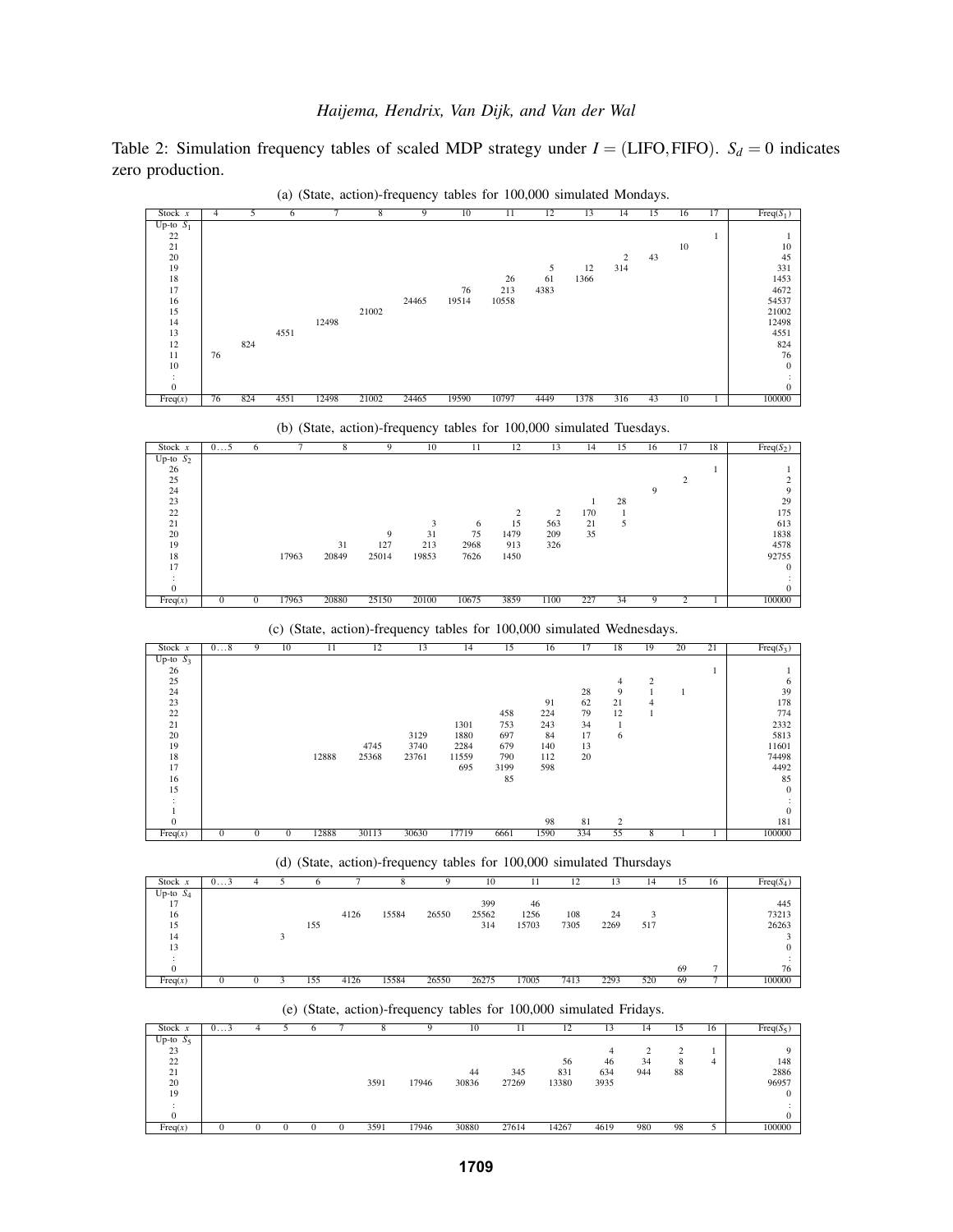

Figure 2: Reading simple rules from (*state*,*action*)-frequency tables of optimal production policy (for Monday) under (LIFO,FIFO) issuing.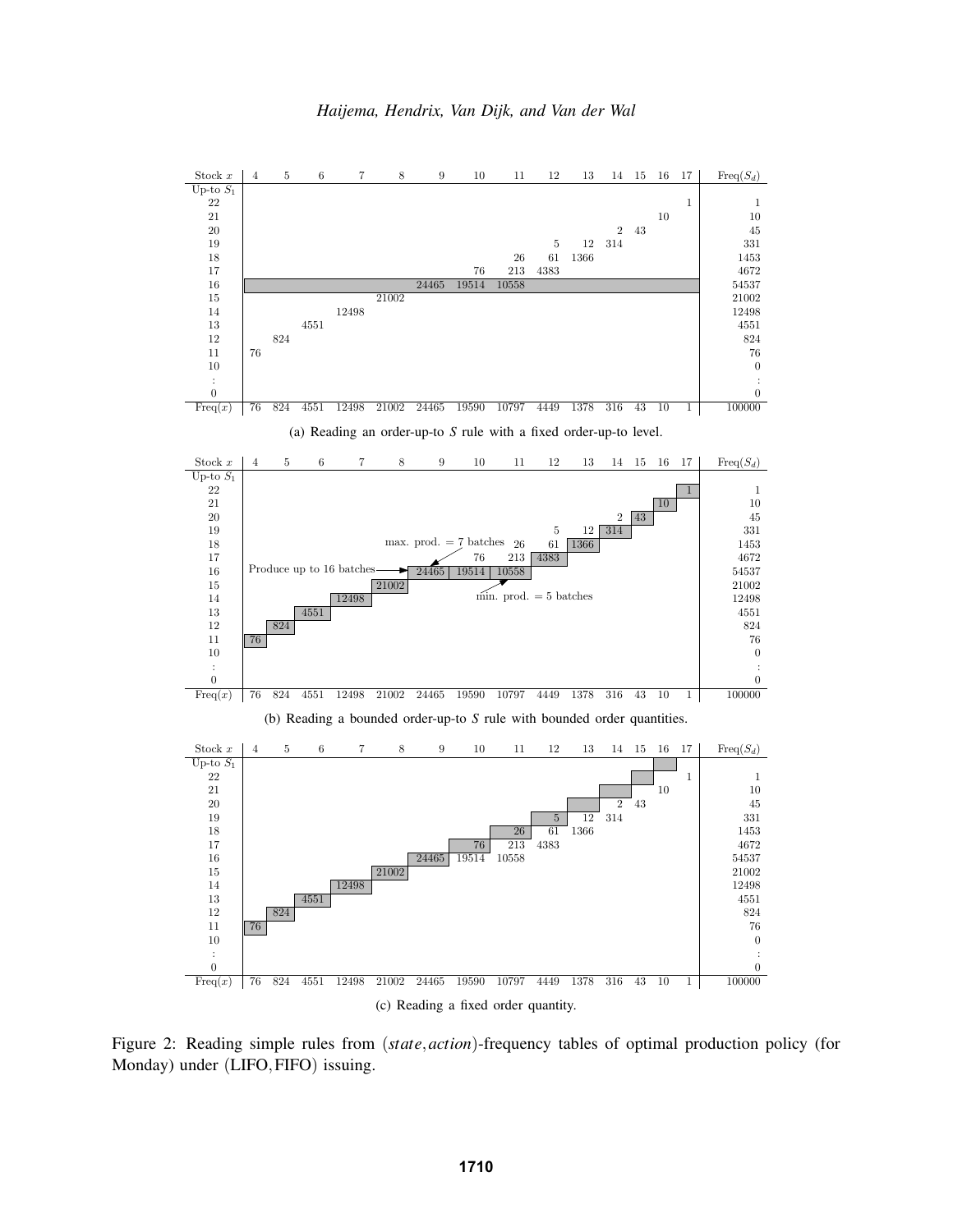#### 4 CASE 2: SETTING FISHING QUOTA

## 4.1 Markov Decision Problem (MDP)

To maintain a sustainable fish stock, a European authority regulates the fishing behavior of the European fishery sector by setting fishing quota. The determination of fishing quota can be studied by an infinite horizon dynamic program. In van Dijk, Hendrix, Haijema, Groeneveld, and van Ierland 2012 a bio-economic MDP model is presented that contains fish stock dynamics as well as capital development in fishing equipment. In the dynamic programming context, the state vector **x** contains the fish and capital stock  $(S,K)$  and the decision is the quota  $Q(x)$  to be set for a specific species. The authors of (van Dijk, Haijema, Hendrix, Groeneveld, and van Ierland 2012) study the implications of introducing a constraint on the adjustment of European quota. Specifically, the authority can adjust the quota in period *t* within a range of 15% lower or higher than the previously set quota *Qt*−1. The presumption made in practice of this constraint is that it would lead to a more stable fish stock and to more stability for fishermen who have to decide about capital investments. The MDP model is slightly complicated by the quota adjustment constraint, as *Qt*−<sup>1</sup> should be added to the state space. We discuss the model and the implications of solving it in the sequel.

For the details of the model we refer to (van Dijk, Hendrix, Haijema, Groeneveld, and van Ierland 2012) and the references therein. The new aspect of the used model with respect to literature is that the authors use a so-called bi-level model. On the lower level, fishermen react on the fish stock *S* and set quota  $Q$  and decide on the harvest  $H$  and investment  $I$  given the capital  $K$  they have at that moment, i.e. in a non-dynamic way. The authority, keeps the long term welfare into account on the first level and sets quota *Q* given the behavior of fishermen on the second level. The fish stock dynamics is described by the stochastic process

$$
S_{t+1} = S_t + \xi (rS_t \left(1 - \frac{S_t}{m}\right)) - H_t,
$$
\n(2)

where *m* is the so-called carrying capacity, *r* the intrinsic growth rate, and  $\xi$  a lognormal distributed variable with mean 1. The capital stock follows the behavior of the fishermen that react in a deterministic way on the state values and the quota

$$
K_{t+1} = K_t(1-d) + I_t,
$$
\n(3)

where *d* is a depreciation rate.

#### 4.2 Analyzing the MDP Model by Simulation

Note that the state of the fish stock as well as the capital position of the fishermen is a continuous state variable. In order to solve the MDP numerically, a grid over the state space is constructed. Therefore, we analyze the problem and make use of simulation to explore the boundaries of the system. An important detail in the harvest intensity is the use of the so-called Spence function, see Spence 1973. The Spence function describes that it takes more effort to harvest a given amount of fish, if the fish stock *S* is low. Formulated the other way around, given the capacity of the fishing fleet, the amount of fish harvested is less when the fish stock is low. There is even a fish stock level ˆ*s*, under which harvest is not economically viable; the cost of sailing is higher than the sales. Simulations of the system for any quota setting rule show that fish dynamics combined with this Spence harvest behavior leads to an extremely stable system.

The behavior of the system is depicted in Figure 3. From these simulations one can capture that levels higher than the carrying capacity *m* always lead to a reduction of stock and levels lower than level  $\hat{s}$ , always lead to an increase in stock, as fishermen do not harvest no matter what quota are set.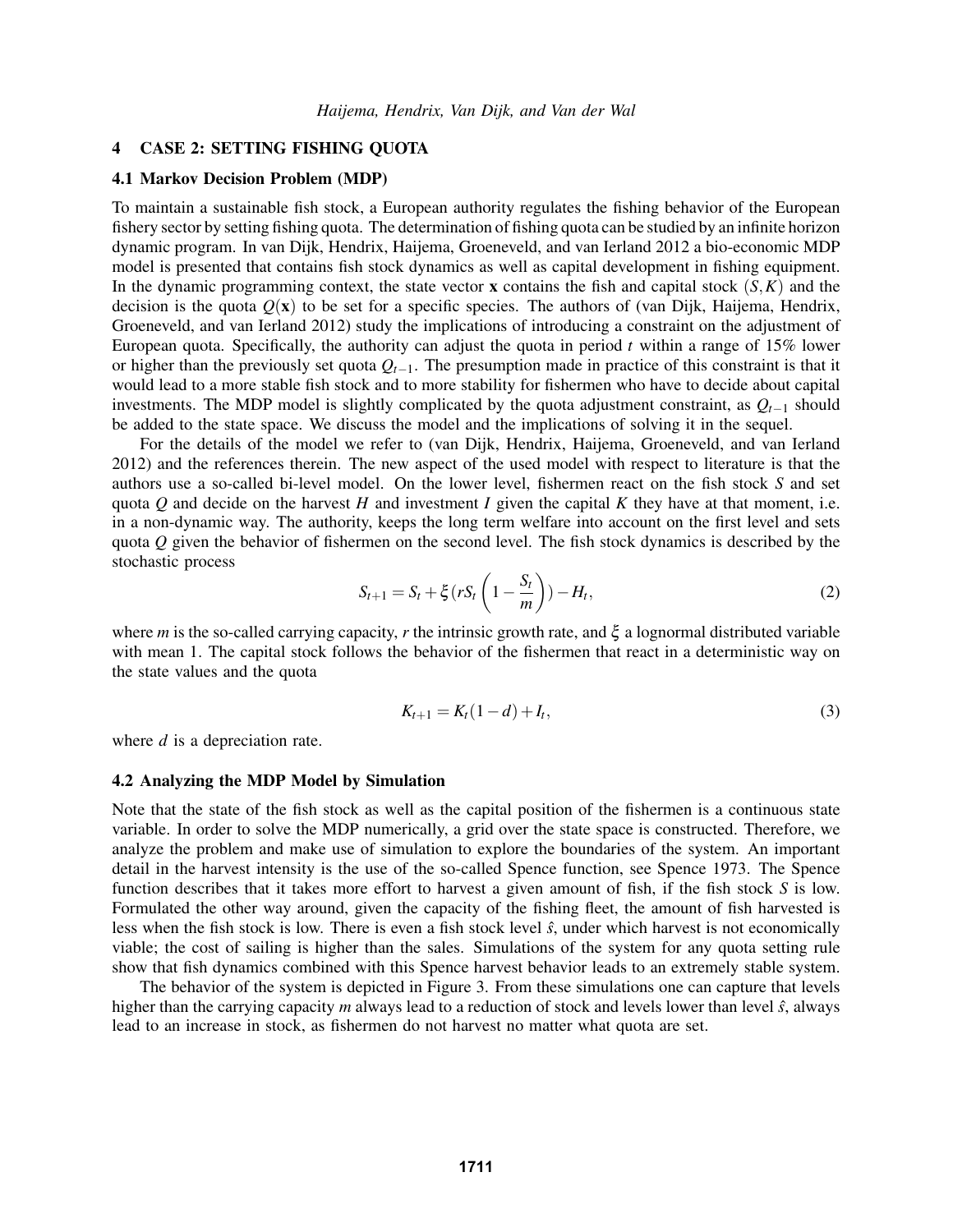*Haijema, Hendrix, Van Dijk, and Van der Wal*



Figure 3: Sample paths of fish stock for 4 different starting values of fish stock.

#### 4.2.1 Constructing a Grid for the State Space

So,  $\hat{s}$  is a lower bound of the fish stock  $S_t$ , if the initial stock  $S_0 > \hat{s}$ . At the other side, if the initial stock is higher than the carrying capacity,  $S_0 > m$ , then the stock can only go down from that level. Given an initial stock  $S_0$ , we have that in the system

$$
S_t \in [\min\{S_0, \hat{s}\}, \max\{S_0, m\}].
$$
\n(4)

This means that the interesting range for harvest *H* and quota *Q* is  $H, Q \in [0, \max\{S_0, m\} - \hat{s}]$ .

These bounds provide a range of appropriate values for the capital stock *K* and investment *I*. Due to investment cost and depreciation, the level of capital should not exceed what is required to catch the desired level, as specified by the Spence harvest function (Spence 1973);

$$
K, I \in [0, \max\{\frac{1}{q}\ln(\frac{m}{\hat{s}}), K_0\}],
$$
\n(5)

where  $q$  is a so-called catchability coefficient.

The observed boundaries of the system are of utmost importance for bounding the system and designing the grid on which the value function iteration procedure is run.

#### 4.2.2 Solution Process

First of all, the optimization of *Q* in the Bellman equation does not require a grid search approach. One can run a one-dimensional nonlinear optimization routine for each grid point in the  $(S,K)$  space. With respect to the ranges (4) and (5), choosing a wider range to be "more certain" leads to slow convergence of the value iteration, because one includes in fact states that have a low probability of occurrence. When evaluating the 15% rule, also the state variable  $Q_{t-1}$  has to be included in the state space using a grid with the same range as that of decision variable *Q*.

The last challenge is that one is dealing with a continuous random variate that in principle has an unbounded support. The usual approach is to discretize the space of possible outcomes of the stochastic variable. A sharp way to do so is by using the quantiles of the lognormal distribution. Practically this works by using an equidistant grid over the probability range  $[0,1]$  with a step  $p_{\xi}$  and generating a discrete outcome space  $\{\theta_1, \theta_2, ..., \theta_n\} = \{G^{-1}(p_{\xi}), G^{-1}(2p_{\xi}), G^{-1}(3p_{\xi}), ..., G^{-1}(1-p_{\xi})\}$ . The consequence of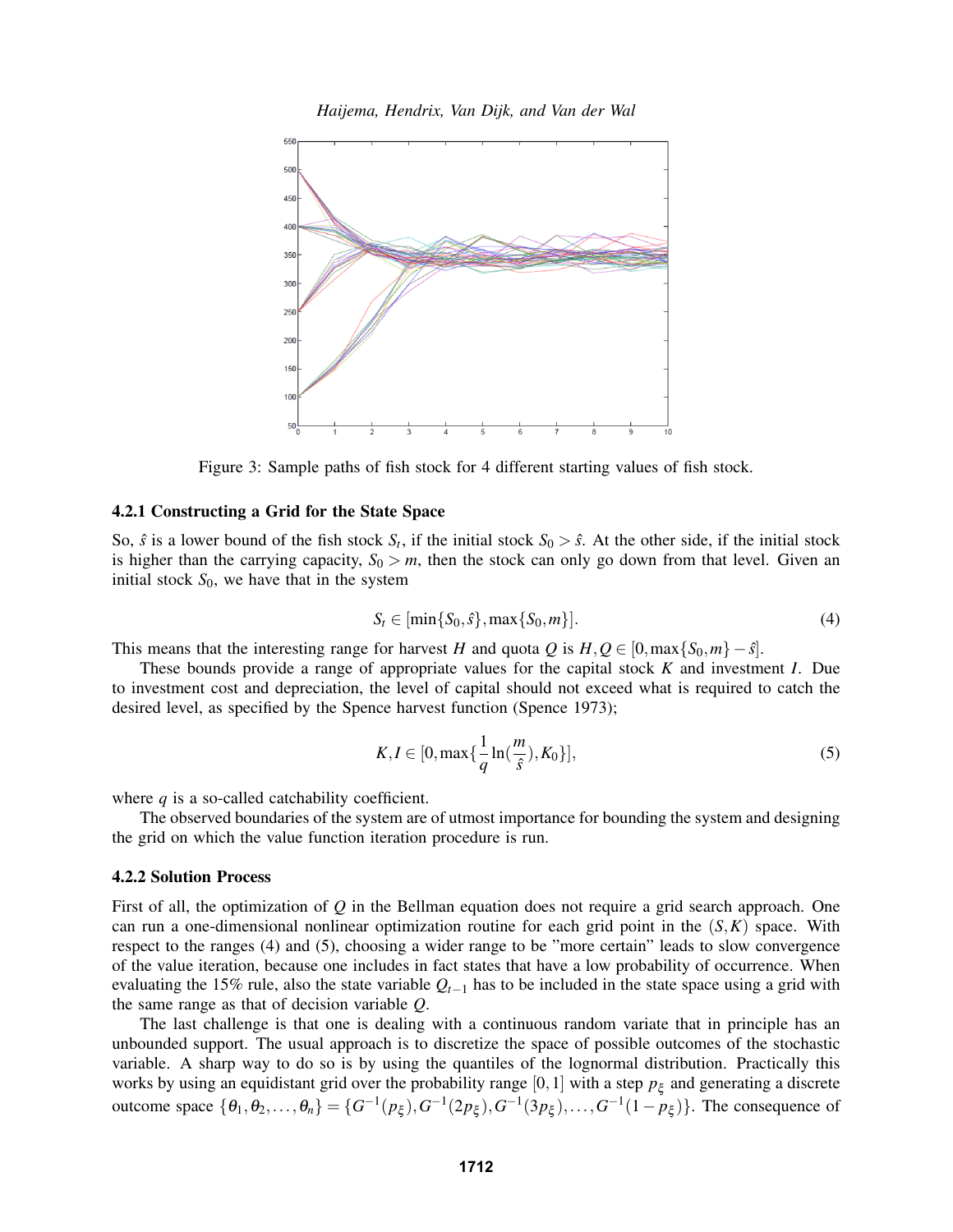this operation is that the outcome space is truncated by the  $p_{\xi}$ -quantiles and every outcome has the same probability of occurrence. Actually, the expected contributions from period  $t + 1$  onwards in a Bellman equation is now approximated by a sum on possible outcomes:

$$
p_{\xi} \sum_{i=1}^{n} V_{t+1} \left( S + \theta_i (rS \left( 1 - \frac{S}{m} \right)) - H(Q, S, K), (1 - d)K + I(Q, S, K) \right). \tag{6}
$$

Notice, that one requires interpolation in the grid values of the multi-dimensional state space in order to valuate the Bellman equation. A result of the determination of the table of optimal quota from the study of van Dijk, Hendrix, Haijema, Groeneveld, and van Ierland 2012 is given in Figure 4.



Figure 4: Optimal quota after value iteration on *S*,*K* state space.

The optimal quota for the case that the authority introduces the 15% rule cannot be blindly compared, as we are dealing with a higher dimensional state space. Here simulation comes at help and allows us to compare the long term average when the system begins at several starting values of the system. Figure 5 shows how the quota evolves over time when starting with a relatively large fish stock and a low initial quota. Due to the quota adjustment constraint the solid line overlaps the dashed +15% line in the first 5 years, but thereafter the quota is quite stable.

One can observe that after reaching a stationary state, in fact the included restriction is not binding. This means, that only after a shock in the system, inclusion of such a rule may be binding. van Dijk, Haijema, Hendrix, Groeneveld, and van Ierland 2012 study the development of the investment decision, harvest and fish stock for several assumptions on fishermen's behavior after a shock takes place. The observed characteristic of the model is a large stability due to the growth function of the fish stock dynamics and the Spence harvest function. Only if due to shocks the fish stock deviates from the steady state value, the inclusion of a restricting rule provides more stability to the fishery sector.

#### 5 DISCUSSION AND CONCLUSION

We have discussed how simulation is an aid to solve dynamic programs, in particular, Markov decision problems (MDP). This has been illustrated by two case studies. Three ways are shown how simulation may contribute solving MDPs. First, simulation discovers the natural boundary of the system. This provides a tool to construct a grid for the state space, which is usually made discrete and finite as MDPs are usually solved numerically. Second, simulation helps analyzing the properties of a system that operates under a computed optimal policy. That way, simulation is a tool to validate assumptions made about the MDP model. Third, simulation helps discovering approximate policies that are close to optimal but that are easier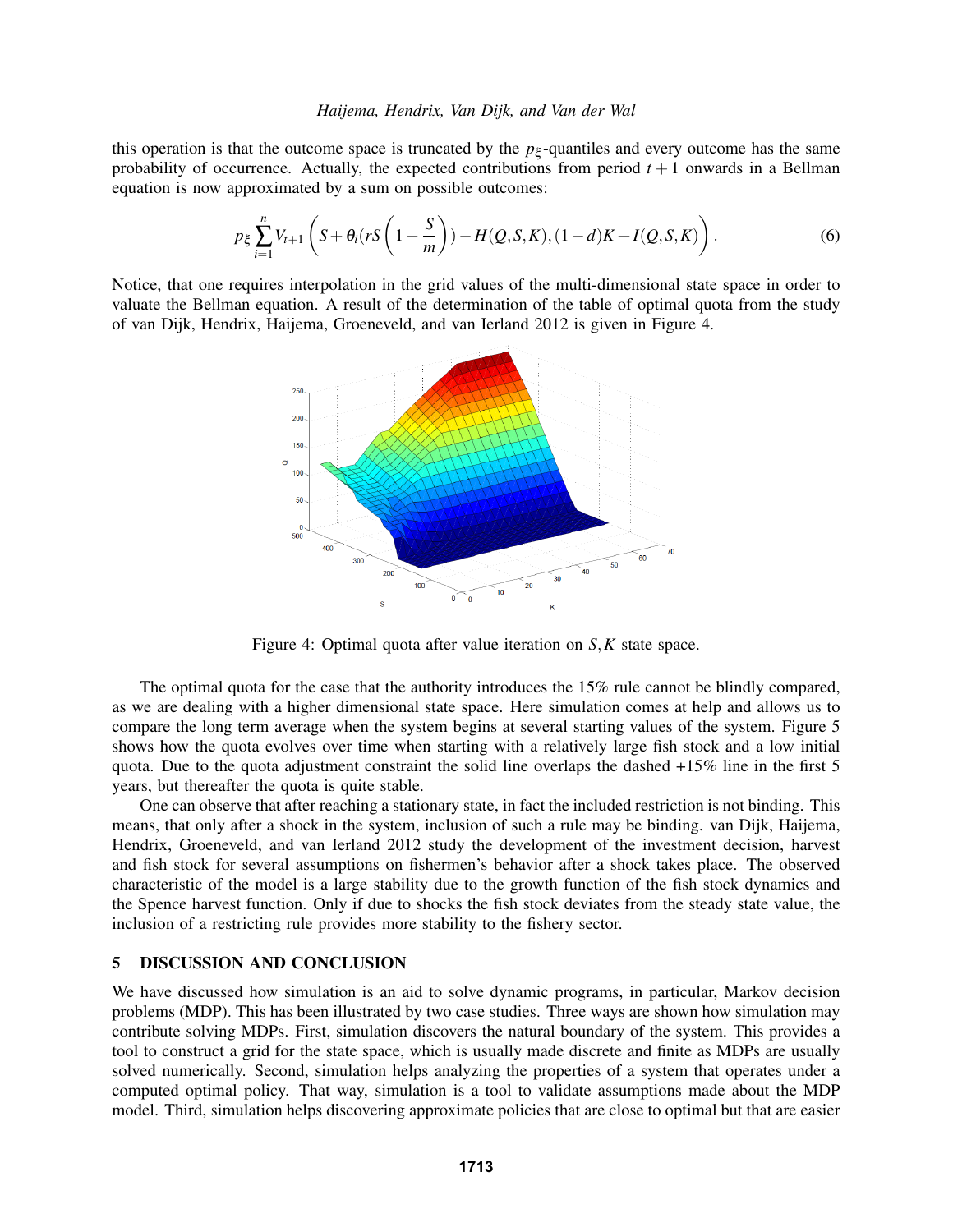

Figure 5: Quota dynamics in 20 simulated years where changes in quota are limited to  $\alpha = 15\%$ .

to understand. For the case of the inventory management of perishable the simulation based analysis led to the discovery of a new class of ordering policies, as well as to a procedure to determine nearly optimal parameter values.

In this paper, we limited ourselves to large sequential optimization problems that in principle can be solved to optimality by classical techniques like value iteration (maybe after scaling or downsizing the problem). In practice, one may find other problems that cannot be solved by these techniques as the state space is too large, e.g. with hundreds or thousands of dimensions. In the literature one finds that in those cases simulation can also be very helpful. Recently developed techniques like approximate dynamic programming (see (Powell 2007)) make use of simulation, optimization and learning techniques to approximate value functions from which one attempts to deduce nearly optimal actions (with no guarantee of optimality though). Despite the effort put in this area, there is no golden rule on how to solve such large optimization problems. Solving large MDPs requires a problem specific approach that exploits the structure present in the problem. Simulation is a powerful tool to search for this problem structure and may lead to good results in combination with existing optimization techniques. The way simulation is used in solving the MDP for the two cases presented in this paper may stimulate researchers in solving others MDPs by a combination of simulation and optimization.

### ACKNOWLEDGMENTS

This work has been funded by TI Food and Nutrition (TIFN project RE002) and grants from the Spanish Ministry of Science and Innovation (TIN2008-01117) and Junta de Andalucía (P11-TIC-7176), in part financed by the European Regional Development Fund (ERDF).

#### **REFERENCES**

Bellman, R. 1957. *Dynamic Programming*. Princeton University Press.

- Haijema, R. 2008, December. *Solving Large Structured markov decision problems for perishable inventory management and traffic control*. Ph. D. thesis, University of Amsterdam - Tinbergen Institute - Amsterdam School of Economics.
- Haijema, R. 2011. "A new class of stock level dependent ordering policies for perishables with a short maximum shelf life". *International Journal of Production Economics*. doi:10.1016/j.ijpe.2011.05.021.